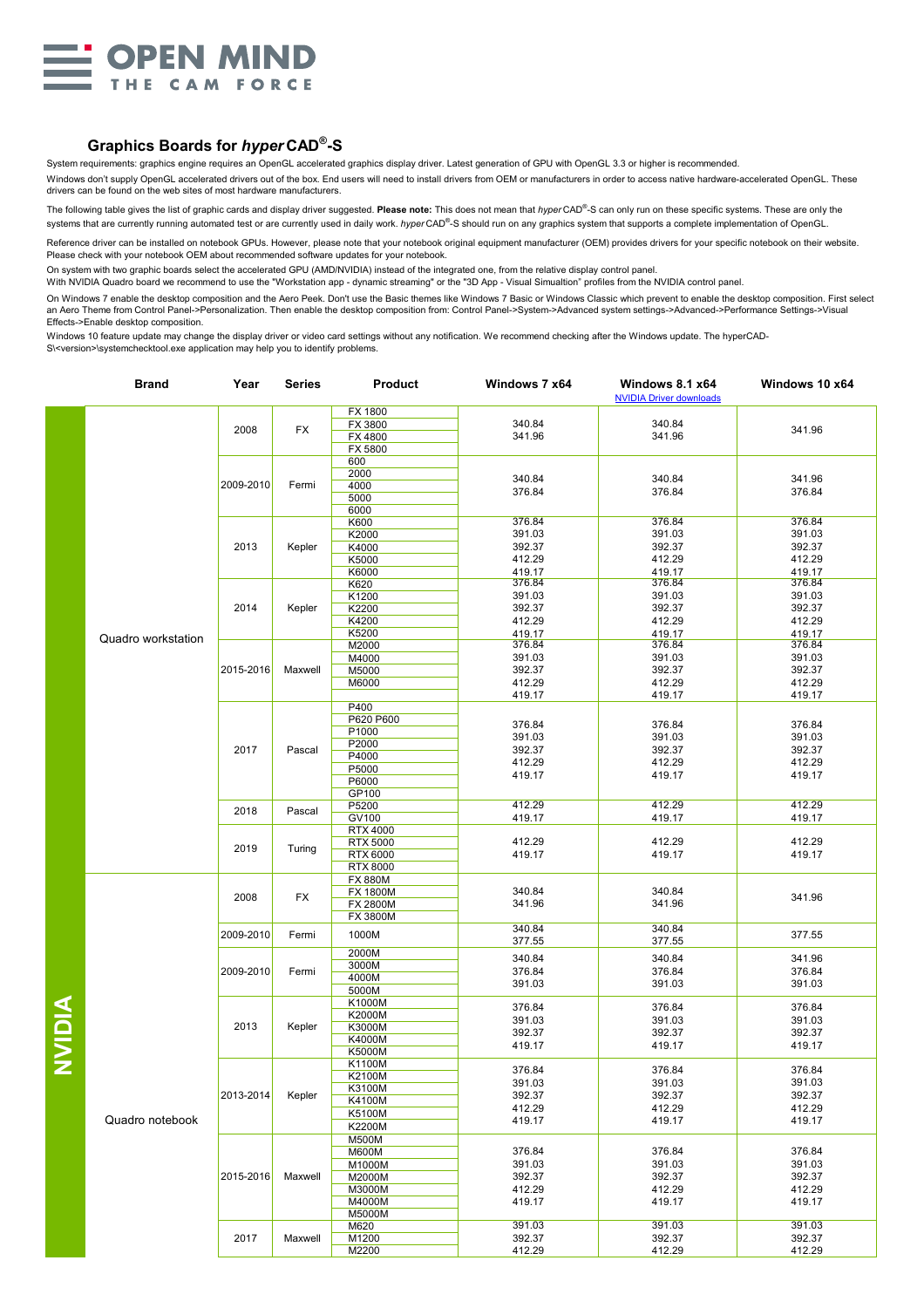

|  |                               |           |         | P600                   |        |        |        |
|--|-------------------------------|-----------|---------|------------------------|--------|--------|--------|
|  |                               | 2017      | Pascal  | P1000                  | 391.03 | 391.03 | 391.03 |
|  |                               |           |         | P2000                  | 392.37 | 392.37 | 392.37 |
|  |                               |           |         | P3000                  | 412.29 | 412.29 | 412.29 |
|  |                               |           |         | P4000                  | 419.17 | 419.17 | 419.17 |
|  |                               |           |         | P5000                  |        |        |        |
|  |                               | 2018      | Pascal  | P3200                  | 392.37 | 392.37 | 392.37 |
|  |                               |           |         | P4200                  | 412.29 | 412.29 | 412.29 |
|  |                               |           |         | P5200                  | 419.17 | 419.17 | 419.17 |
|  |                               | 2009      | Fermi   | GTX 590, 580, 570, 560 | 372.70 | 372.70 | 372.70 |
|  |                               |           |         |                        | 391.35 | 391.35 | 391.35 |
|  |                               | 2012      | Kepler  |                        | 372.70 | 372.70 | 372.70 |
|  |                               |           |         | GTX 690, 680, 660, 650 | 398.36 | 398.36 | 398.36 |
|  |                               |           |         |                        | 418.81 | 418.81 | 418.81 |
|  |                               |           | Kepler  | GTX 750                |        |        |        |
|  |                               |           |         | GTX 760                | 372.70 | 372.70 | 372.70 |
|  |                               | 2014      |         | GTX 770                | 398.36 | 398.36 | 398.36 |
|  |                               |           |         | <b>GTX 780</b>         | 418.81 | 418.81 | 418.81 |
|  | GeForce desktop /<br>notebook |           |         | <b>GTX TITAN</b>       |        |        |        |
|  |                               | 2015      | Maxwell | GTX 950                |        |        |        |
|  |                               |           |         | GTX 960                | 372.70 | 372.70 | 372.70 |
|  |                               |           |         | GTX 970                | 398.36 | 398.36 | 398.36 |
|  |                               |           |         | GTX 980                | 418.81 | 418.81 | 418.81 |
|  |                               |           |         | <b>GTX TITAN X</b>     |        |        |        |
|  |                               |           |         | GTX 1050               |        |        |        |
|  |                               | 2016-2017 | Pascal  | GTX 1060               | 372.70 | 372.70 | 372.70 |
|  |                               |           |         | GTX 1070 / Ti          | 398.36 | 398.36 | 398.36 |
|  |                               |           |         | GTX 1080 / Ti          | 418.81 | 418.81 | 418.81 |
|  |                               |           |         | <b>TITAN XP</b>        |        |        |        |
|  |                               | 2018-2019 | Turing  | <b>RTX 2060</b>        |        |        |        |
|  |                               |           |         | RTX 2070               |        |        |        |
|  |                               |           |         | RTX 2080 / Ti          | 418.81 | 418.81 | 418.81 |
|  |                               |           |         |                        |        |        |        |
|  |                               |           |         | <b>TITAN RTX</b>       |        |        |        |